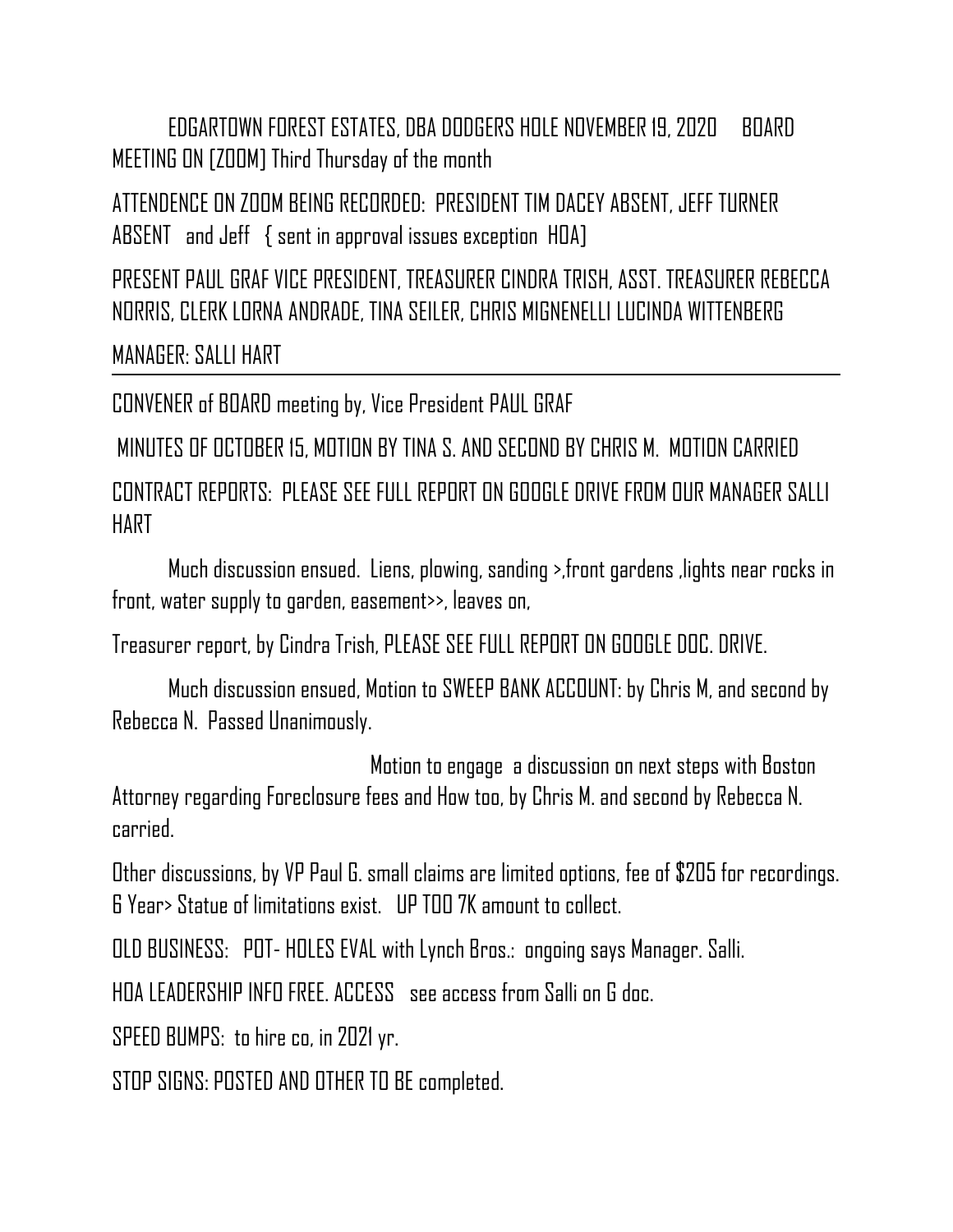FOREST EVALS AND ASSESSMENTS: Tina S. said: See generic letter sent out to All and a copy on G- drive. Numbering for front tree for emergency location suggested by all who signed up for the eval.

Sample to be posted.

IMPORTANT ISSUE NEED FURTHER INVESTIGATION: HOUSE AT END OF MOCKINGBIRD DRIVE NOT PAYING ASSESSMENT AND [THE ROAD WILL HAVE TO BE BLOCKED OFF TO FIRE FOREST LINE.]

NOTE ALL OTHER BOARDS IN PAST TRIED TO ENCOURAGE HOME- OWNER TO PAY THEY HAVE NEVER FORMALLY BEEN SITED!

PRESIDENT TIM D. GIVEN DOCS LAST YEAR TO RESEARCH OUT. TBA.

TRUCK PARKED ON LAWN on Sparrow lane ongoing.

Un-registered TRUCKS in HO sights ongoing.

VP Paul had conversation with HOME- OWNER President Island Estates about collaborating ideas, NOT Utilities note. By consensus we said YES, we will have discussions on Zoom, TBA.

 STATIONARY ORDER BY Chris who, son designed letter heading, salli Manager will make labels for envelopes, amount to order>:150. @ \$ 162.00.

COMMITTEES: President ex-officio on ALL TIME of all Committees are chosen by the members and must report to Board and any materials collected are to be given to manager/ **CLERK** 

. # 4 COMMITTEES LISTED WITH MEMBERS. Please report in in January 2021.

ARCHITECTURAL: Paul, Lucinda, Chris, Tina

GRIEVANCE:/ COMMUNICATION: Jeff and Cindy

FINANCE: Tina, Rebecca

NOMINATIONS: will start to meet in May 2021 CLERK, LORNA, CHRIS, LUCINDA, JEFF NEW BUSINESS: